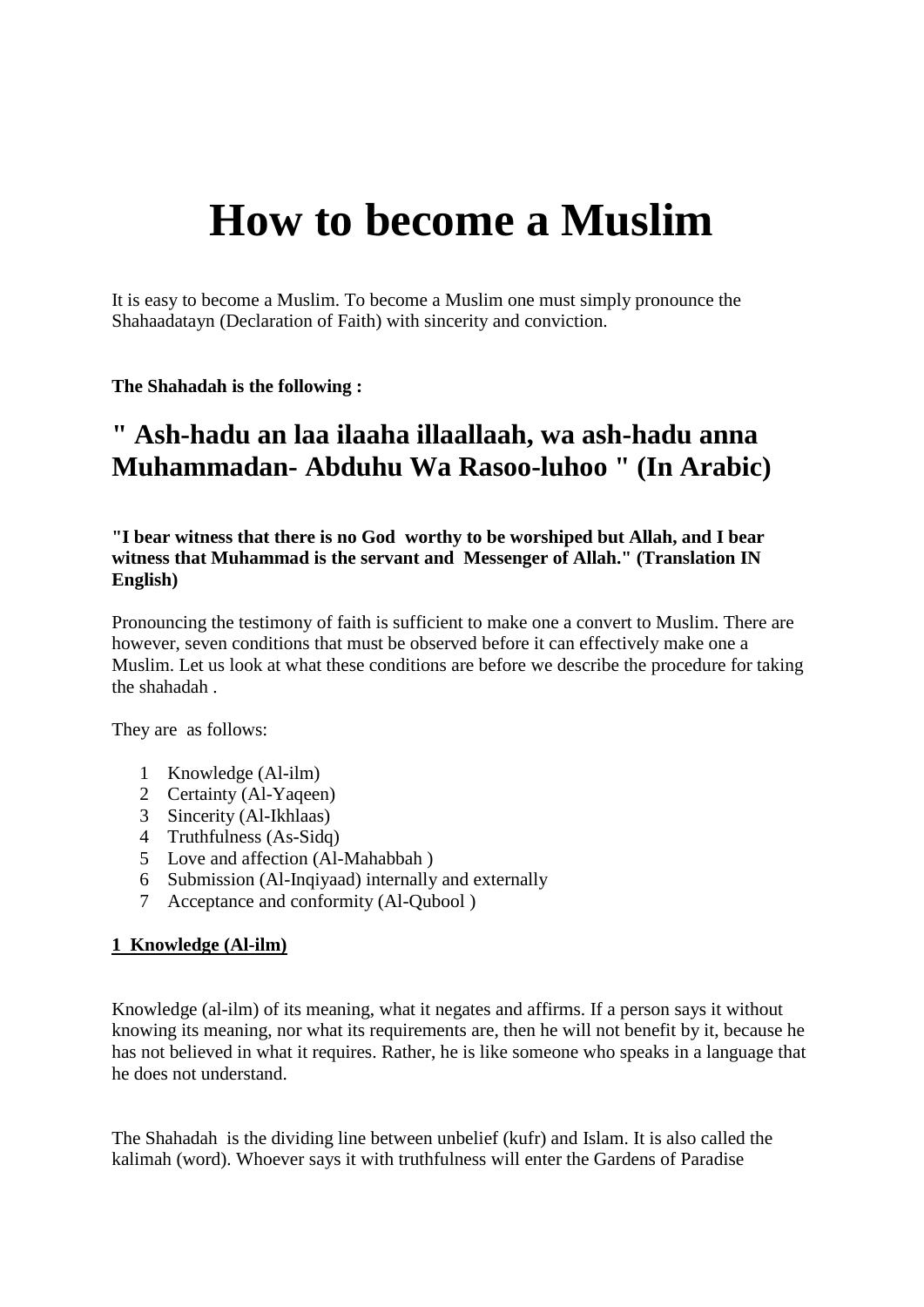It is a kalimah that Allah Himself has testified to, as have the angels and those who possess knowledge from amongst His creation. Allah the Most High said:

"Allah bears witness that none has the right to be worshiped except Him; as do the angels and those who possess knowledge. He maintains His creation upon justice. None has the right to be worshiped except Him, the All-Mighty, All-Wise." [Soorah Aal-Imraan 3:18]

It is a concise declaration that contains few letters; light upon the tongue, yet heavy in the scales.

Prophet sallallahu alaihi wasallam, who said: "A person from my Ummah (nation) will be summoned in front of everyone on the Day of Resurrection. Ninety-nine scrolls will be unfurled for him, each scroll extending as far as the eye can see. Then it will be said: Do you deny any of this [i.e. your bad deeds]? So the man will reply: No, 0 Lord. Then it will be said: Do you have any excuse or any good deed? The man, in a state of terror, will answer: No. It will then be said: Rather, you do have some good deeds and no injustice will befall you this Day. So a parchment will be taken out for him, upon which there will be the testification of laa ilaaha illallaah and the testification that Muhammad is the Slave and Messenger of Allah. The man will say: 0h Lord, what is this parchment in comparison to those scrolls! It will be said to him: No injustice shall befall you. The scrolls will then be placed in one of the scales and the parchment in the other; the scrolls will be light in weight, whereas the parchment will be heavy." ( Reported by at-Tirmidhee (no.2641), from Abdullaah ibn Amr radhiyallahu anhu. It was declared to be saheeh by Shaykh al-Albaanee in as-Saheehah (no.135).

The first part of the Shahadah is **laa ilaaha illallaah (none has the right to be worshiped except Allah)** and the first part of the Shahadah has two pillars:

**The first pillar is the pillar of negation (nafee)**, whilst the second is the pillar of affirmation (ithbaat).

What is meant by negation is to negate divinity and worship (ilaahiyyah) for anything except Allah, the Most High.

What is meant by affirmation is to affirm divinity and that worship is only for Allah the Most Perfect; for it is He alone that is the true Deity. So whatever else is taken by the unbelievers as deities to be worshiped are in fact all false and futile: That is because Allah is the true Deity to be worshiped, and whatever else they invoke besides Him is vain falsehood.

[Soorah al-Hajj 22:62]

Imam Ibn al-Qayyim said: The significance of laa ilaaha illallaah in affirming divinity and worship for only Allah is far greater than just saying that Allah is an ilaah (God). This is because the saying that Allah is an ilaah (God)does not negate divinity and worship to other than Allah. This is different to the saying: laa ilaaha illallaah; which obligates restricting divinity and worship to only Allah.

All the messengers of Allah told their people none has the right to be worshiped except Allah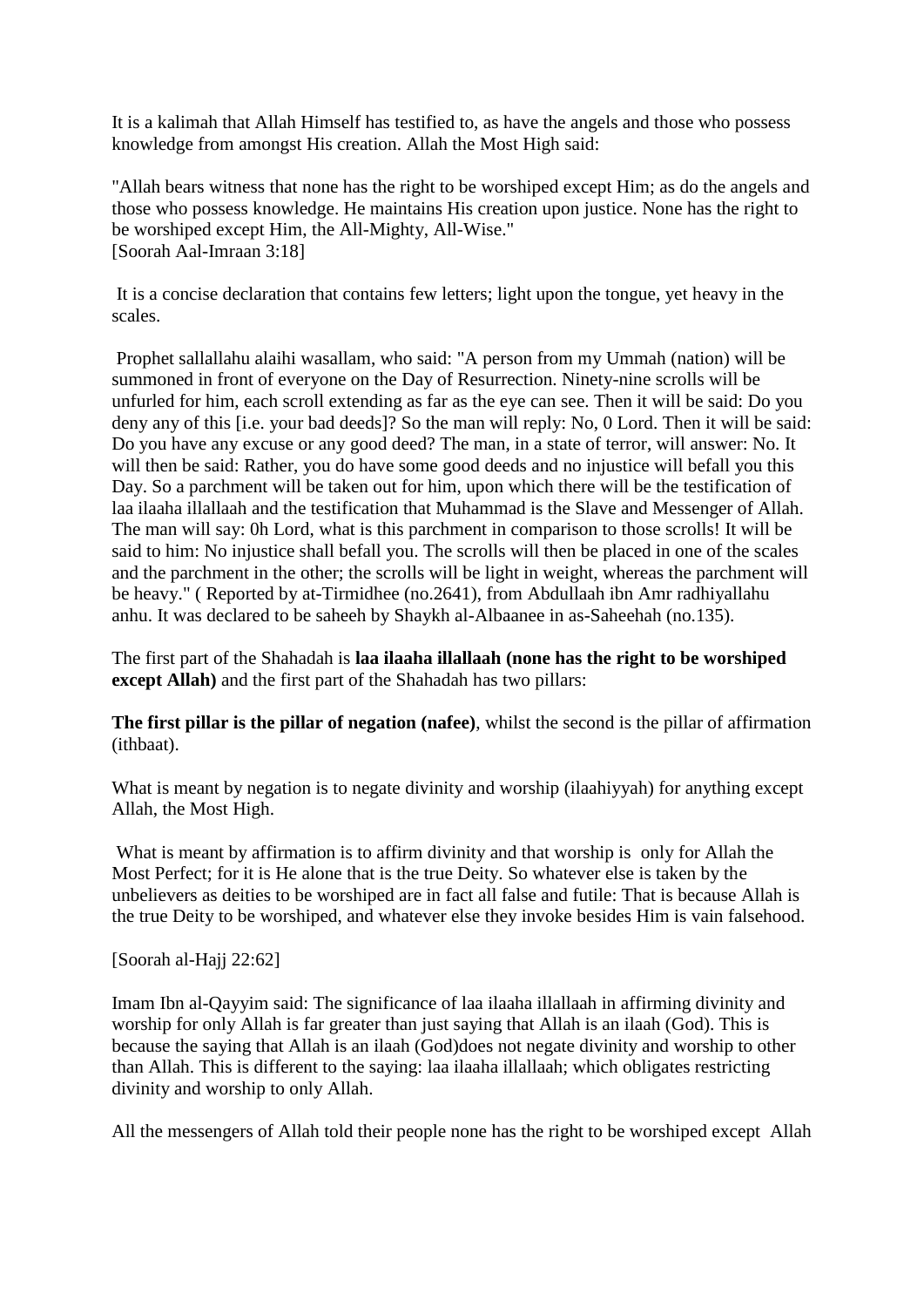Allah said: "We did not send any Messenger before you, except that We revealed to him that none has the right to be worshiped except Me; so worship Me."

[Soorah al-Anbiyaa 21:25]

Allah the Exalted also said: "He sends down the angels with the revelation of His commands to whosoever of His slaves that He wills, saying: Warn mankind that none has the right to be worshiped except Me. So fear Me [by keeping away from sin and disobedience]."

[Soorah an-Nahl 16:2]

It is a concise declaration that contains few letters; light upon the tongue, yet heavy in the scales.

Allah's Messenger Peace be upon him said: "Moses said: 0h my Lord! Teach me something by which I can remember You and supplicate to You. Allah said: 0h Moses! say laa ilaaha ilallaah. Moses said: 0h my Lord! All Your slaves say this. Allah said: 0h Moses! If the seven heavens and all that they contain, other than Me, and the seven earths were placed in one scale, and laa ilaaha ilallaah were put in the other, then laa ilaaha illallaah would outweigh them all." (Reported by Ibn Hibbaan in his Saheeh (no.2324) and al-Haakim in al-Mustadrak (1/528).

Ibn Uyaynah, (radhiyallahu anhu) said: "Allah has not bestowed any favour upon His slaves greater than the favour of them realizing laa ilaaha ilallaah. Indeed laa ilaaha illallaah is to the people of Paradise, what cool water is to the people of this world." ( Related by Ibn Rajab in Kalimatul-Ikhlaas (p.53)

The **second part of the "Shahadah"** i.e. "Wa ash-hadu anna Muhammadan-ar-rasool ullaah " means that the Prophet Muhammad is the servant and chosen messenger of Allah. No one should be in any doubt about this matter.

In fact, the Muslim has to obey the commands of the Prophet , to believe in what he has said, to follow his Teachings, to avoid what he has forbidden, and to worship A11ah alone according to the message revealed to him.

#### **Allah says:**

**Indeed Allah conferred a great favour on the believers when He sent among them a Messenger (Muhammad ) from among themselves, reciting unto them His Verses (the Quran), and purifying them (from sins by their following him), and instructing them (in) the Book (the Quran) and AlHikmah [the wisdom and the Sunnah of the Prophet i.e. Prophet's legal ways, statements, acts of worship, etc.], while before that they had been in manifest error.(Quran 3:164)** 

**Allah says to His Messenger:** 

**Say (O Muhammad to mankind): "If you (really) love Allah then follow me , Allah will love you and forgive you of your sins. And Allah is Oft-Forgiving, Most Merciful." ( Quran 3:31)**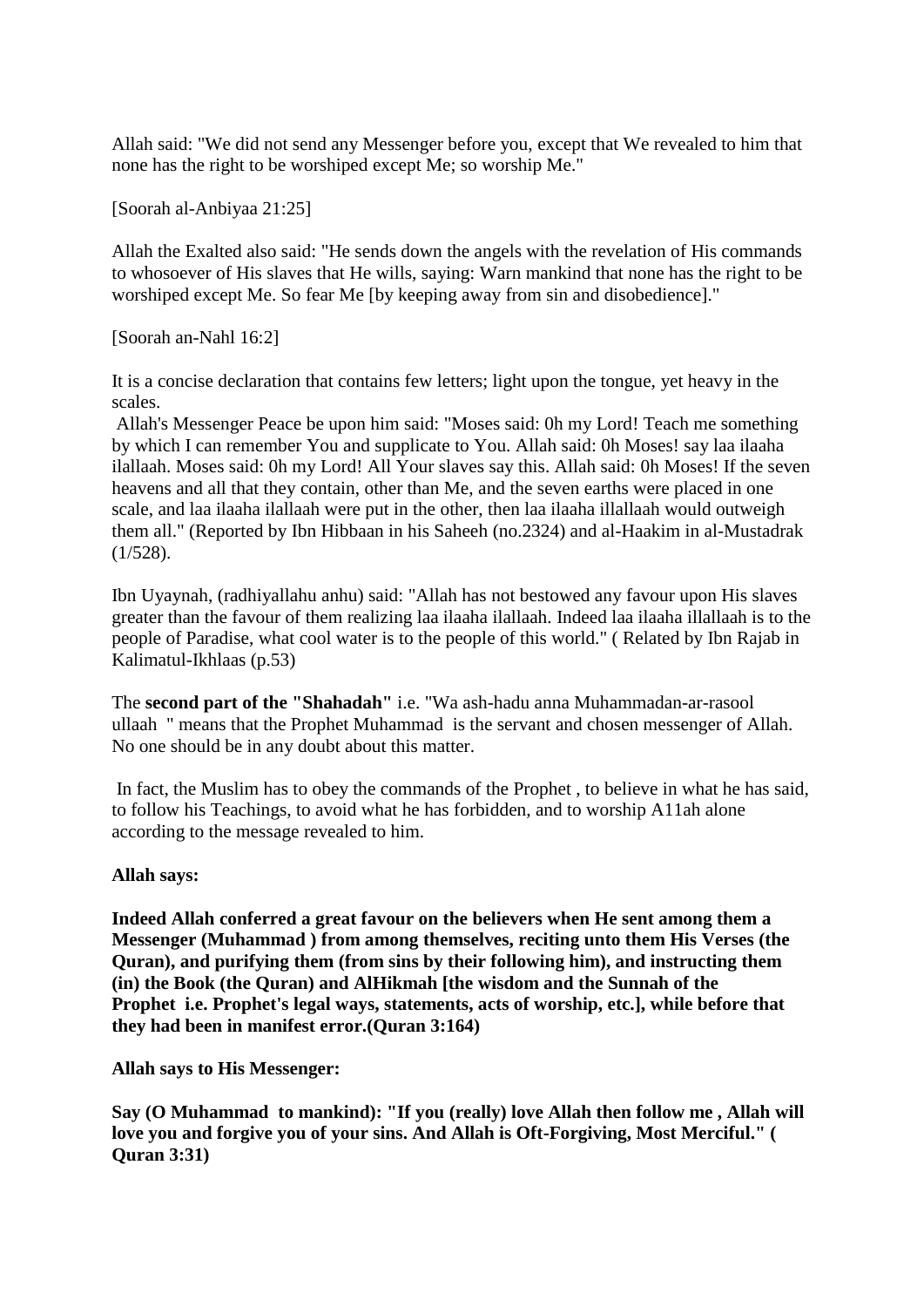#### **Allah again tells his Messenger**

**Say (O Muhammad): "Obey Allah and the Messenger (Muhammad )." But if they turn away, then Allah does not like the disbeliever's (Quran 3:32)** 

#### **Allah says:**

**But no, by your Lord, they can have no Faith, until they make you (O Muhammad ) judge in all disputes between them, and find in themselves no resistance against your decisions, and accept (them) with full submission.(Quran 4:65)** 

**What is the meaning of worship? It simply means rendering sincere service; showing reverence for Allah. In a deeper shade of meaning, it implies total submission and complete obedience to Allah's Commandments both in utterances and actions, whether explicit or implicit and in private or public**.

#### **Worship falls into two categories:**

1. Visible (manifest or outward)

Visible worship includes acts such as uttering the two parts of the "shahadah", performing prayers, giving Zakat (obligatory charity), observing the fast in the month of Ramadan, performing Hajj, recitation of the Holy Quran, supplication, adoring Allah by praising Him, purifying our bodies before prayers, etc.

This type of worship is associated with the movement of the parts of human body, [actions].

#### 2. Invisible (concealed or inward)

Invisible worship is to believe in Allah, in the Day of Judgment, in the Hereafter, in the Angels, in the Books of Allah, in the Divine Decree of destiny (that good and bad are determined by Allah alone)

This type of worship does not involve movements of parts of the body but it surely has a bearing on one's heart which, subsequently, affects one's way of life (beliefs).

It should be borne in mind that worship not dedicated to Allah alone, will be rejected as one form of polytheism or "shirk", which amounts to apostasy, from the Islamic point of view.

### **2 Certainty (Al-Yaqeen)**

The heart must be firmly certain of the meaning of Shahadah without a blemish of doubt.

Allah the Exalted says:" Verily, the believers are only those who truly believe in Allah and His Messenger, and then doubt not. (Quran 49:15).

The Messenger of Allah, peace be upon him, said: "I bear witness that there is no god but Allah, and I am the Messenger of Allah. No slave meets Allah with this testimony, having no doubt in it but shall enter Jannah."( Muslim) :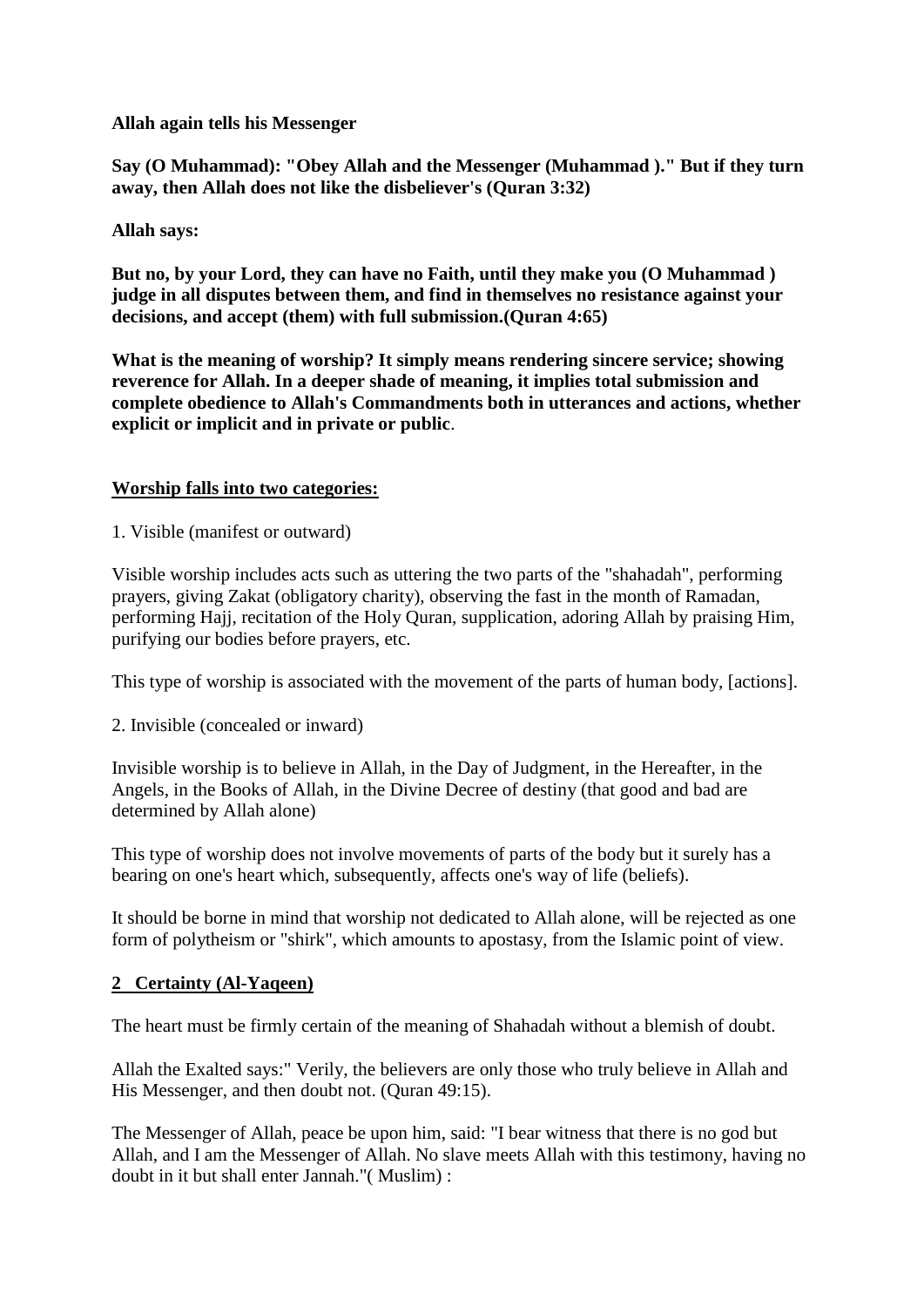# **3 Sincerity (Al-Ikhlaas)**

Exclusively worshiping Allah, which is contrary to shirk. This is what laa ilaaha illallaah points towards.

Allah, the Exalted, said:" And they were not commanded but to worship Allah, being sincere in devoting religion to Him." (Quran 98:5).

Abu Hurairah said:" I asked the Messenger of Allah, peace be upon him: Messenger of Allah! Who will be most fortunate to enjoy your shafa'ah (intercession) on the Day of Resurrection? The Messenger of Allah, peace be upon him, said: I was certain that no one else would ask me about this other than you, because I have noticed your keenness for hadeeth. The most fortunate of men who will enjoy my shafa'ah on the Day of Resurrection is the one who says: (La Ilaha Illa Allah) "None has the right to be worshiped except Allah", sincerely from his heart.."(Musnad al-Imam Ahmad.)

# **4 Truthfulness (As-Sidq)**

Truthfulness (as-sidq), which prevents hypocrisy (nifaaq). Indeed, the hypocrites uttered it with their tongues, but did not inwardly believe in what it signified.

The Messenger of Allah said: "Anyone testifies that there is no god but Allah and Muhammad is the Messenger of Allah, truthfully from his heart, Allah would forbid his admittance to the Fire."(Muslim)

### **5 Love and affection (Al-Mahabbah )**

Love (al-mahabbah) for this kalimah and having love and pleasure for whatever it necessitates. This is contrary to the [state of the] hypocrites.

The Messenger of Allah, peace be upon him, said: "There are three (qualities), whoever possesses them, will taste the sweetness of Iman (belief): to love Allah and His Messenger more than anyone else, to love the Muslim only for the sake of Allah, and to dread returning to kufr (apostasy) as he dreads being thrown in fire." ( Bukhari and Muslim.)

Allah says to His Messenger (peace be upon him)

Say (O Muhammad SAW to mankind): "If you (really) love Allah then follow me (i.e. accept Islamic Monotheism, follow the Quran and the Sunnah), Allah will love you and forgive you of your sins. And Allah is Oft-Forgiving, Most Merciful." (3:31)

Allah says: "Allah shall bring forth a people whom He loves and they love Him." (Quran 5:54)

The Prophet, peace be upon him, also said: "None of you shall (really) believe until I become dearer to him than his own father, and son and all mankind." ( Bukhari and Muslim.)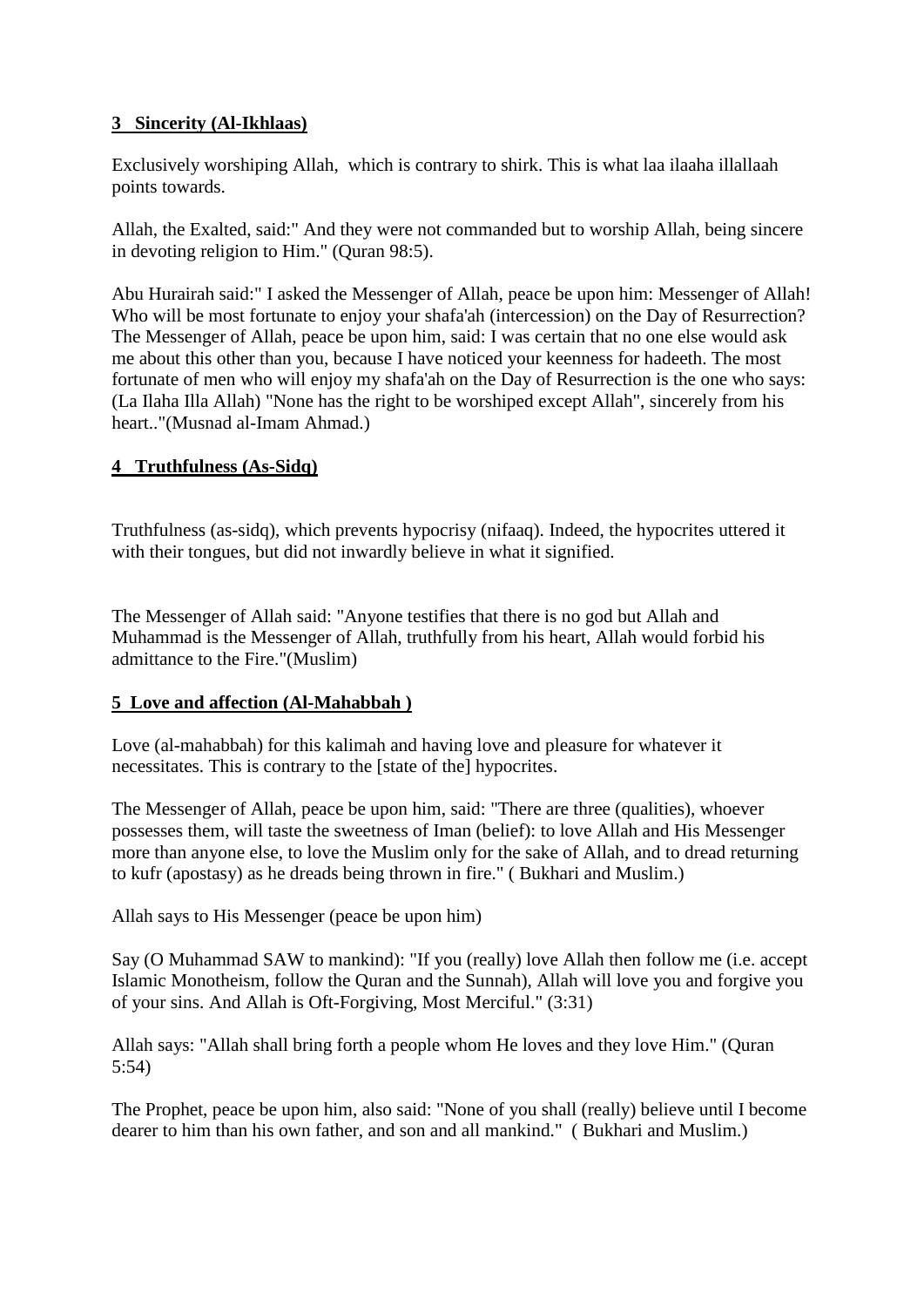# **6 Submission (Al-Inqiyaad) internally and externally**

Submissive compliance (al-inqiyaad), by fulfilling its rights - which are the obligatory actions - with sincerity to Allah and seeking His good pleasure. This is its requirement.

Allah, the Exalted, says: "And he who submits himself to Allah, and does good, he has surely grasped a strong handle." ( Quran 31:22).

Allah also says:" And turn you to your Rabb, and submit yourselves to Him." (:Quran 39:54)

#### **7 Acceptance and conformity (Al-Qubool )**

Acceptance (al-qabool), which prevents rejection.

This is achieved by acting upon what Allah has commanded and abandoning whatever He has prohibited.

Abu Musa al-Ash'aree reported that the Prophet, peace be upon him said: "The parable of guidance and knowledge which Allah has sent me with is like a rain which fell on a land. A patch of that land received the water and produced much herbage and grass. And a patch which was barren. The latter retained water wherewith Allah extended benefits to men: they drank from it, irrigated and planted their vegetation. And a patch which was a sandy plain, it neither retained water nor produced herbage. This is parallel to the person who conceived the religion of Allah and benefited from the Message with which Allah has sent me, whereby he learns and taught others. The other person turned away from it (from my Message), and rejected the guidance of Allah with which I am sent.." Bukhari and Muslim.)

Allah says "Indeed in the Messenger of Allah (Muhammad peace be upon him) you have a good example to follow for him who hopes in (the Meeting with) Allah and the Last Day and remembers Allah much."(33:21)

And Allah also says in Surah Al-Hashr

....And whatsoever the Messenger (Muhammad peace be upon him) gives you, take it, and whatsoever he forbids you, abstain (from it) , and fear Allah. Verily, Allah is Severe in punishment. (59:7)

Again Allah says:

O you who believe! Obey Allah and obey the Messenger (Muhammad peace be upon him), and those of you (Muslims) who are in authority. (And) if you differ in anything amongst yourselves, refer it to Allah and His Messenger ( peace be upon him), if you believe in Allah and in the Last Day. That is better and more suitable for final determination.(4:59)

#### And Allah says:

But no, by your Lord, they can have no Faith, until they make you (O Muhammad ) judge in all disputes between them, and find in themselves no resistance against your decisions, and accept (them) with full submission.